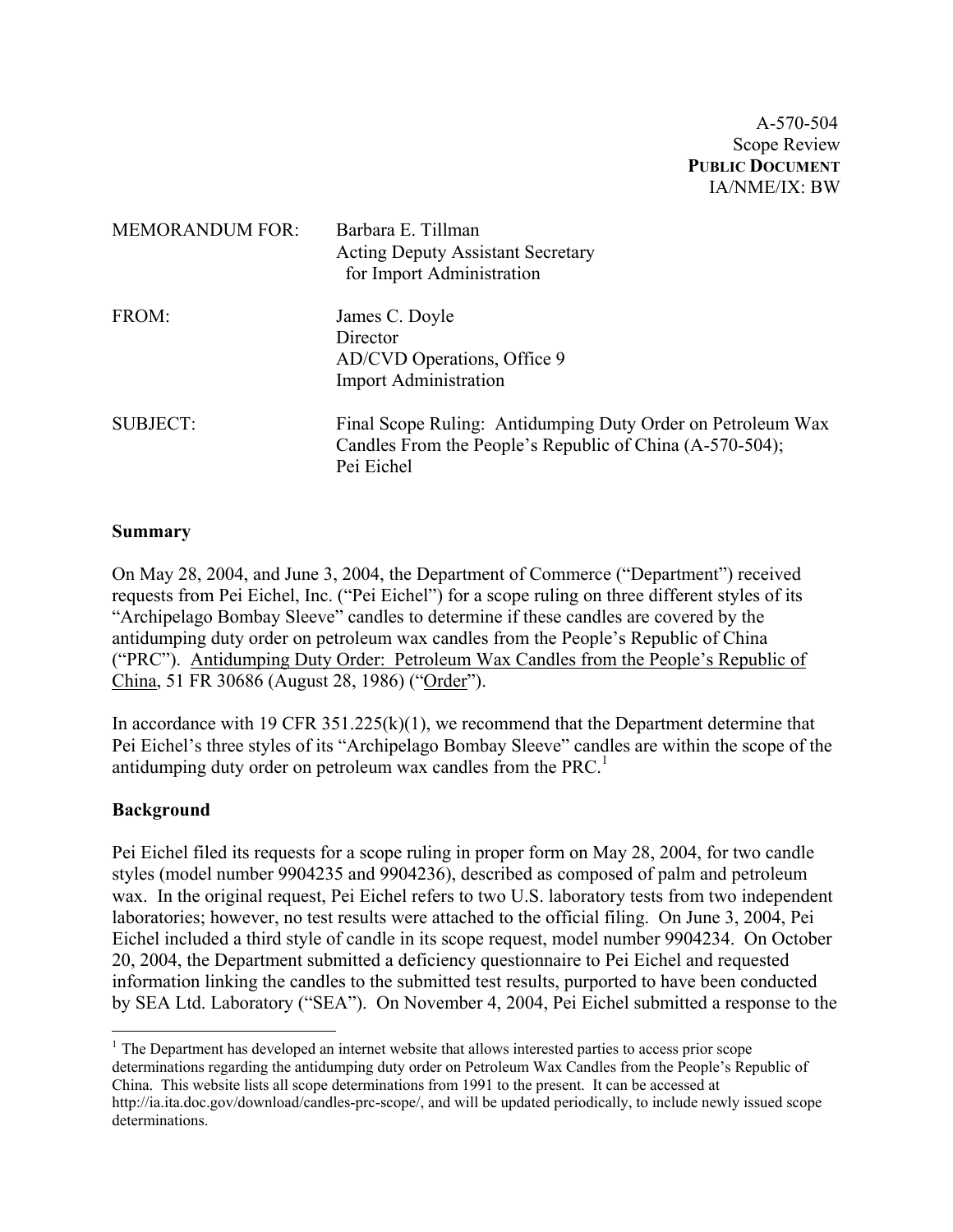Department's requested information. On November 19, 2004, the National Candle Association ("NCA"), the petitioner and an interested party in this proceeding, filed comments on Pei Eichel's submissions and test results.

On December 1, 2004, the Department requested additional testing from Pei Eichel to determine the precise composition of the candle wax for each candle style. Pei Eichel submitted a response to the Department's request on December 8, 2004, along with previously conducted test results of the subject candles, by Associated Analytical Laboratories, Inc. ("Associated Laboratories"), an independent U.S. testing facility.

On January 5, 2005, the Department contacted Pei Eichel and requested copies of the original SGS US Testing Company Inc. ("SGS") laboratory results.<sup>[2](#page-1-0)</sup> On January 7, 2005, the Department received copies of the SGS test results and placed them on the record of this proceeding.

## **Pei Eichel's May 28, 2004, Request**

 $\overline{a}$ 

Pei Eichel argues that the product description and characteristics of its candles are markedly different from the description of the candles that fall within the scope of the antidumping order and thus should be excluded from the Order.

In its scope request, Pei Eichel includes three styles of its "Archipelago Bombay Sleeve" candles, described as containing an identical composition of wax in different style "glass sleeves." Pei Eichel's "Archipelago Bombay Sleeve" candles are described as cylindrical pillar shaped, containing a cotton wick in the center, and consisting primarily of palm oil wax and a minority amount of paraffin wax. Each glass "candle sleeve" is approximately 7.3 cm in diameter and 9.5 cm high.

Pei Eichel contends that because the original scope language states that only petroleum wax candles should be included within the Order, its "Archipelago Bombay Sleeve" candles should not be included in the Order because they are not comprised of a majority of petroleum wax. See Petroleum Wax Candles from the PRC: Initiation of Antidumping Duty Investigation, 50 FR 39743 (September 30, 1985); Petroleum Wax Candles from The PRC: Preliminary Determination of Sales At Less Than Fair Value, 51 FR 6016 (February 19, 1986); and Petroleum Wax Candles from The PRC: Final Determination of Sales At Less Than Fair Value, 51 FR 25085 (July 10, 1986). Further, Pei Eichel states that the International Trade Commission ("ITC") defined the like product "as consisting 'only of petroleum wax candles.'" See Determinations of the Commission, USITC Publication 1888 (August 1986) ("ITC Determination"), at 9. Pei Eichel notes that the ITC stated:

> Petroleum wax candles are those composed of over 50 percent petroleum wax, and may contain other waxes in varying amounts, depending on the size and shape of the candle, to enhance the meltpoint, viscosity, and burning power.

<span id="page-1-0"></span> $2^2$  The Department requested copies of Pei Eichel's test results because in its original May 28, 2004, Pei Eichel stated that the SGS and SEA laboratory results were attached to the submission; however, no test results were included.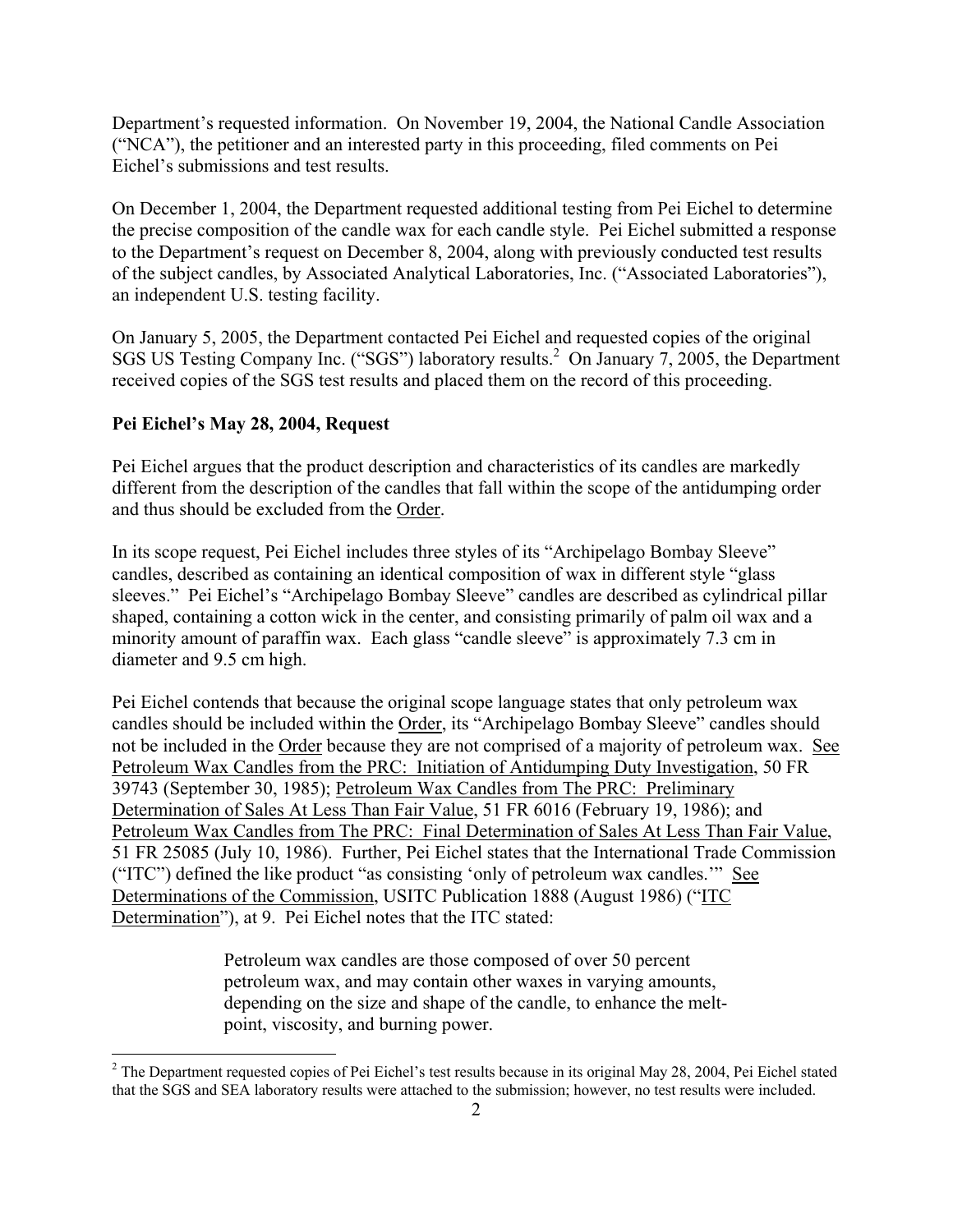### See ITC Determination, at 4-5.

According to Pei Eichel the Department has consistently ruled that candles with petroleum wax composition of 50 percent or less are outside of the scope of the antidumping order. See Final Scope Ruling – Antidumping Duty Order on Petroleum Wax Candles From the People's Republic of China: Ocean State Jobbers (December 18, 1998); Final Scope Ruling – Antidumping Duty Order on Petroleum Wax Candles From the People's Republic of China: Et Al Imports (December 11, 1998); Final Scope Ruling – Antidumping Duty Order on Petroleum Wax Candles From the People's Republic of China: JC Penny Purchasing Corporation (May 21, 2001); and Final Scope Ruling – Antidumping Duty Order on Petroleum Wax Candles From the People's Republic of China: Avon Products Inc. (November 17, 2003).

Pei Eichel asserts, based on the laboratory results that it submitted to the Department from the independent U.S. testing facilities, which used previously approved U.S. Customs Laboratory ("USCL") test method 34-07, its "Archipelago Bombay Sleeve" candles contain 34 percent paraffin. Thus, Pei Eichel contends that the involved candles are not within the scope of the Order because its candles are substantially less than 50 percent paraffin wax.

### **The National Candle Association's Comments**

In its comments, the NCA reminds the Department of the original intent of the Order and provides a brief history of the Order, including the import surges and the resultant injury suffered by domestic manufacturers, which prompted the original September 1985 antidumping petition. The NCA argues that the antidumping statute and antidumping duty orders are remedial in nature. The NCA further argues that exceptions to the order should be construed as narrowly as possible to preserve its efficacy. In support of its assertion, the NCA cites a Court of International Trade ("CIT") decision, with regard to the novelty exception, where the Court noted that "a candle must be specifically designed for use only in connection with a religious holiday or special event to fall within the novelty candle exception." See Russ Berrie & Co., Inc. v. United States, 57 F. Supp. 2d 1184, 1194 (CIT July 1999) ("Russ Berrie"). Thus, the NCA argues that the Department should narrowly limit the novelty candle exception to figurine candles, candles shaped in the form of identifiable objects, and candles specifically designed for use only in connection with the holiday season.

The NCA further argues that although the laboratory test results submitted by Pei Eichel show that the paraffin wax in the candles under review may be composed of less than 50 percent of the total candle composition, the results do not report the specific proportion of petroleum wax as compared to palm oil and other waxes in the candles. The NCA asserts that the candle cannot be classified as a "palm oil" candle if the percentage of palm oil is less than the percentage of paraffin wax. Furthermore, the NCA argues that Pei Eichel claimed that the candles under review were "predominantly composed of beeswax." Thus, the NCA argues that the Department should require Pei Eichel to submit additional laboratory test results to reveal the exact composition of the beeswax and any other wax contained in these candles.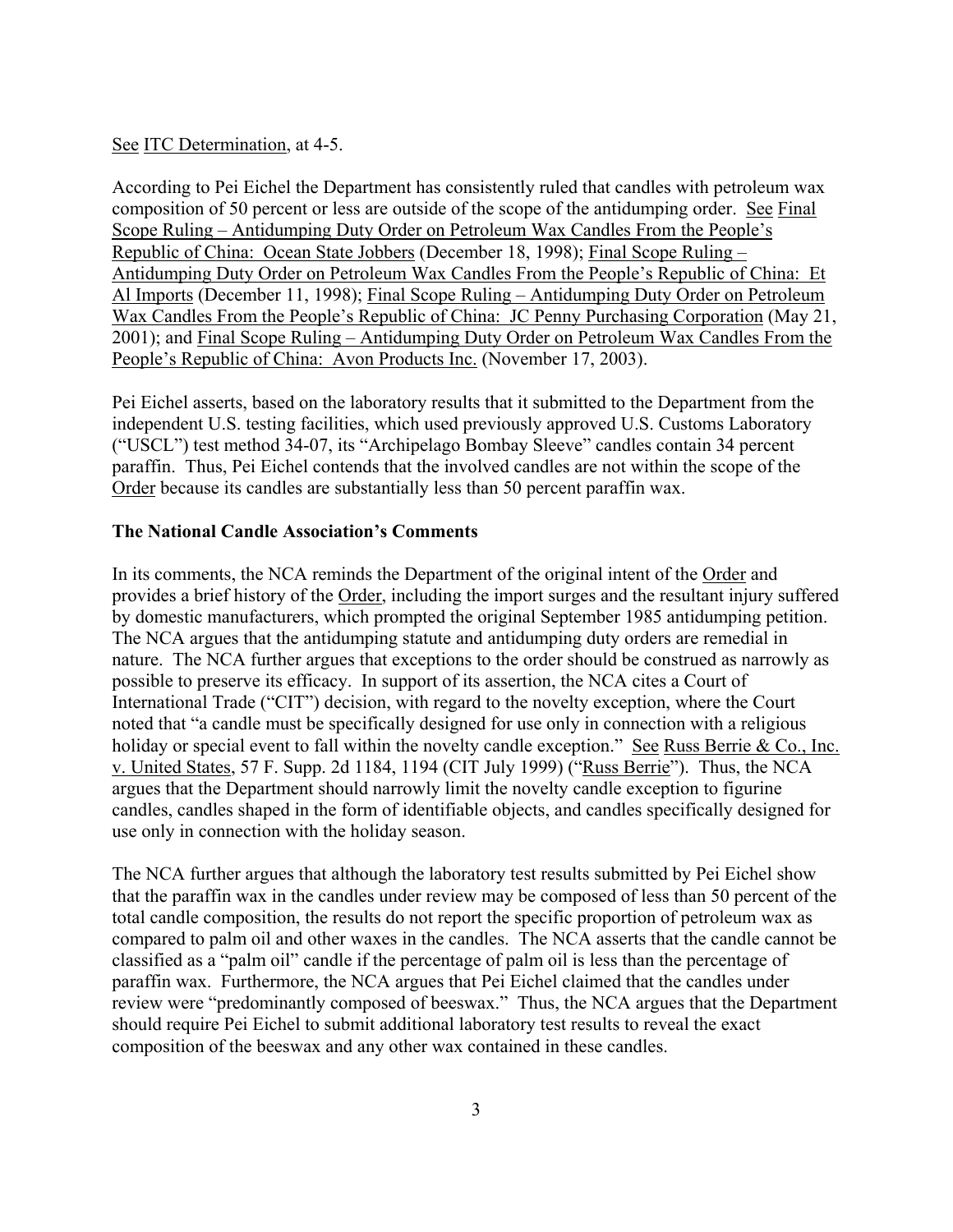The NCA further argues that even if Pei Eichel's candles were comprised of 100 percent palm oil wax, Pei Eichel's candles would nevertheless fall within the scope of the Order. The NCA maintains that Pei Eichel's palm wax candles have similar chemical structures and the same range of essential physical characteristics as petroleum wax candles and thus must be included within the scope of the Order. According to the NCA, palm oil wax alone cannot be used as a candle wax, as palm oil is liquid at room temperature. The NCA explains that, through hydrogenation and hydrolysis, palm oil can be transformed into stearic and related organic acids, new products with similar chemical structure and the same essential physical characteristics as petroleum-derived waxes. The NCA contends that by altering the chemical structure of palm oil, Pei Eichel has substantially transformed the chemical structure of the palm oil, through the process of hydrogenation, to form a new product that has a similar chemistry to petroleumderived waxes. The NCA claims that the end result of the chemical conversion was to transform the palm oil into essentially the same product as petroleum wax. To support its claim, the NCA included as attachments to its November 19, 2004, submission, a memorandum from Dr. Eric Wigg, and published documentation from Bernard Y. Tao, project leader for the Development of Vegetable Lipid-Based Candles.<sup>[3](#page-3-0)</sup> The NCA further states that the term "petroleum wax" in the Order refers to the chemical composition and physical characteristics and uses of the wax. Thus, by chemically altering the qualities of palm oil to have similar characteristics to petroleum wax, the NCA argues that Pei Eichel brought its candle within the scope of the Order.

The NCA points out that the ITC has consistently defined "'like product' as a product which is like, or in the absence of like, most similar in characteristics and uses with the article subject to the investigation…." See ITC Determination at 3-4. Thus, the NCA contends that due to the same intrinsic qualities, essential characteristics, and minor difference between the chemical composition of palm and petroleum wax, Pei Eichel's candles are "like" petroleum based candles and are thus subject to the Order.

The NCA cites to Bohler-Uddeholm Corp. v. United States, where the Court of Appeals for the Federal Circuit held that products that were alike in physical and chemical characteristics were included in the 1979 antidumping finding against stainless steel plate from Sweden. See 1999 U.S. App. Lexis 34552 (Dec. 1999). In Bohler, the Court stated:

> To require that antidumping determinations be limited to the products they name would be inconsistent with the statutory requirement, then in force, that antidumping duties be imposed upon a "class or kind" of merchandise found to be injurious to domestic industry. While the trade names of BU's products were not used in the 1973 finding, there is sufficient evidence to support Commerce's conclusion that Stavax and Ramax were nevertheless identified by, among other things, their physical and chemical attributes, and by the applications for which they are used.

See id., at 4.

<span id="page-3-0"></span><sup>&</sup>lt;sup>3</sup> See NCA's comments, November 19, 2004, exhibit 2.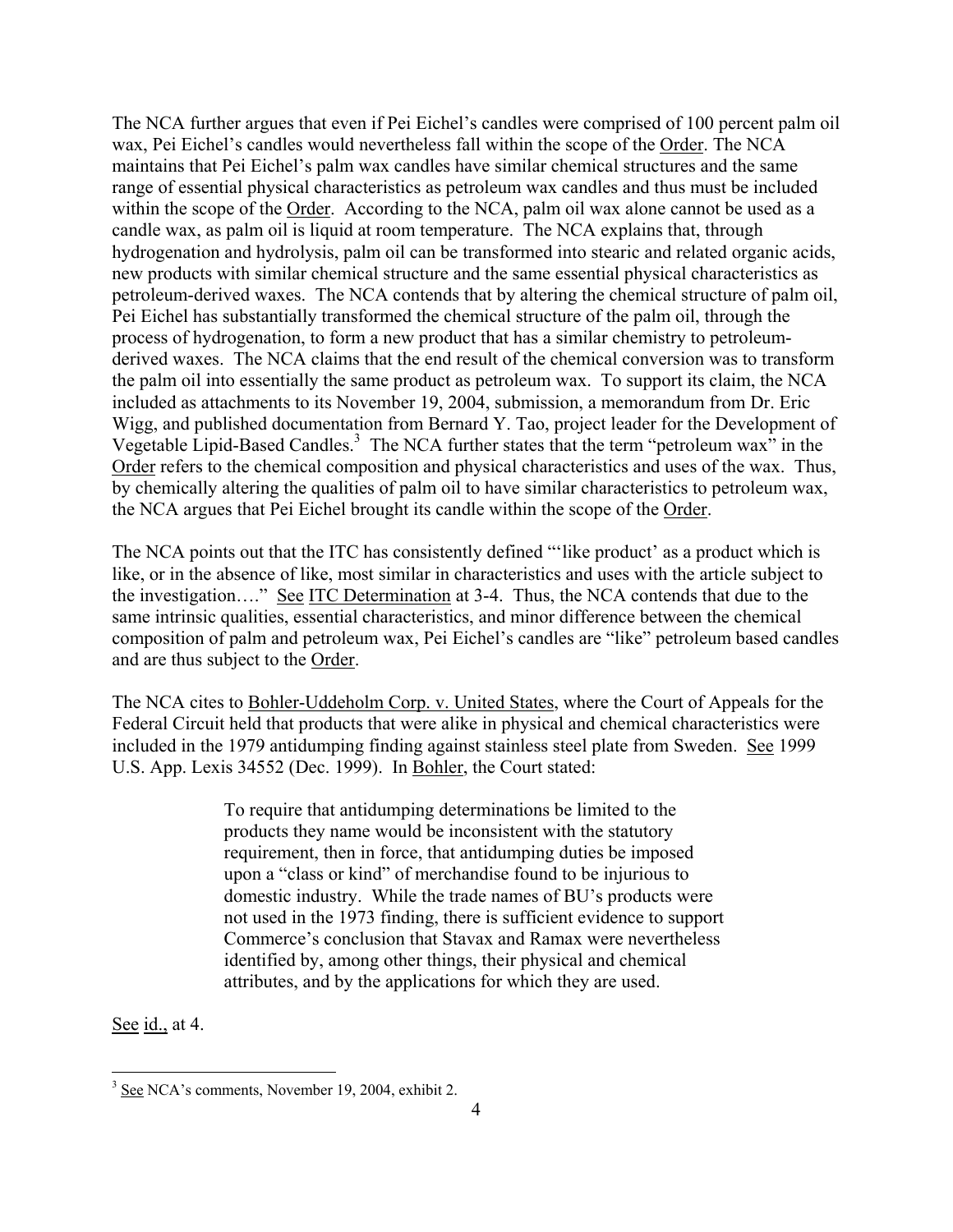The NCA argues that the Department's past practice of excluding candles composed of wax other than petroleum is not the issue, rather the question is whether the candles have the "same intrinsic qualities and essential characteristics of petroleum wax candles." The NCA notes that the only candles that are excluded, beside novelty candles, are beeswax candles due to their preponderance in religious contexts.

The NCA concludes by noting that Pei Eichel's candles directly compete with candles that are subject to the Order, and that a determination by the Department to not include these candles within the scope of the Order would severely injure candle producers in the United States. The NCA characterizes Pei Eichel's scope request as an effort by candle importers to "expand the 'novelty candle' loophole in the Order." Additionally, the NCA asserts that the success of the scope requests in eroding the Order has resulted in increases in the volume of candles coming into the United States from China. The NCA claims that Pei Eichel's request is merely "another attempt by an importer to evade or circumvent the Order." The NCA contends that Pei Eichel is requesting the Department to narrow the scope to not include everyday candles. The NCA claims that the Department does not have such legal authority.

## **Pei Eichel's December 8, 2004, Response**

On December 8, 2004, in response to the NCA comments and the Department's request for additional testing information, Pei Eichel submitted rebuttal comments. In its response, Pei Eichel argues that the language in the antidumping order is precise and unambiguous in its inclusion of "only petroleum wax candles and obvious omission of non-petroleum wax candles." See Order. Pei Eichel argues that non-petroleum wax candles are not subject to the Order.

Pei Eichel rebuts the November 19, 2004, comments submitted by the NCA, arguing that the Department should not undertake an analysis determining whether the candles styles under review are "like products," as the "Department may not expand the antidumping order's scope by interpreting into its language merchandise clearly omitted by that language." Pei Eichel argues that the Department's December 1, 2004, request for more information regarding the candle composition is beyond the authority allowed to the Department given the language of the Order. According to Pei Eichel, the Department should only be concerned about the petroleum wax content of its candles and the Department should not be concerned with the content of other waxes in its candles. Thus, Pei Eichel contends that it is not appropriate for the Department to request such information.

Pei Eichel argues that the Department's ability to analyze requests for scope rulings is limited, citing a recent U.S. Federal Circuit Court of Appeals for the Federal Court, which addresses the Department's ability to expand an antidumping order. See Duferco Steel Inc., v. United States, 296 F.3d 1087 (Fed. Cir. 2001) ("Duferco"). In Duferco, the Court stated that the "{antidumping orders} may be interpreted as including subject merchandise only if they contain language that specifically includes the subject merchandise or may be reasonably interpreted to include it." See id., at 1088. Pei Eichel argues that, "Commerce cannot 'interpret' an antidumping order so as to change the scope of that order, nor can Commerce interpret an order in a manner contrary to its terms."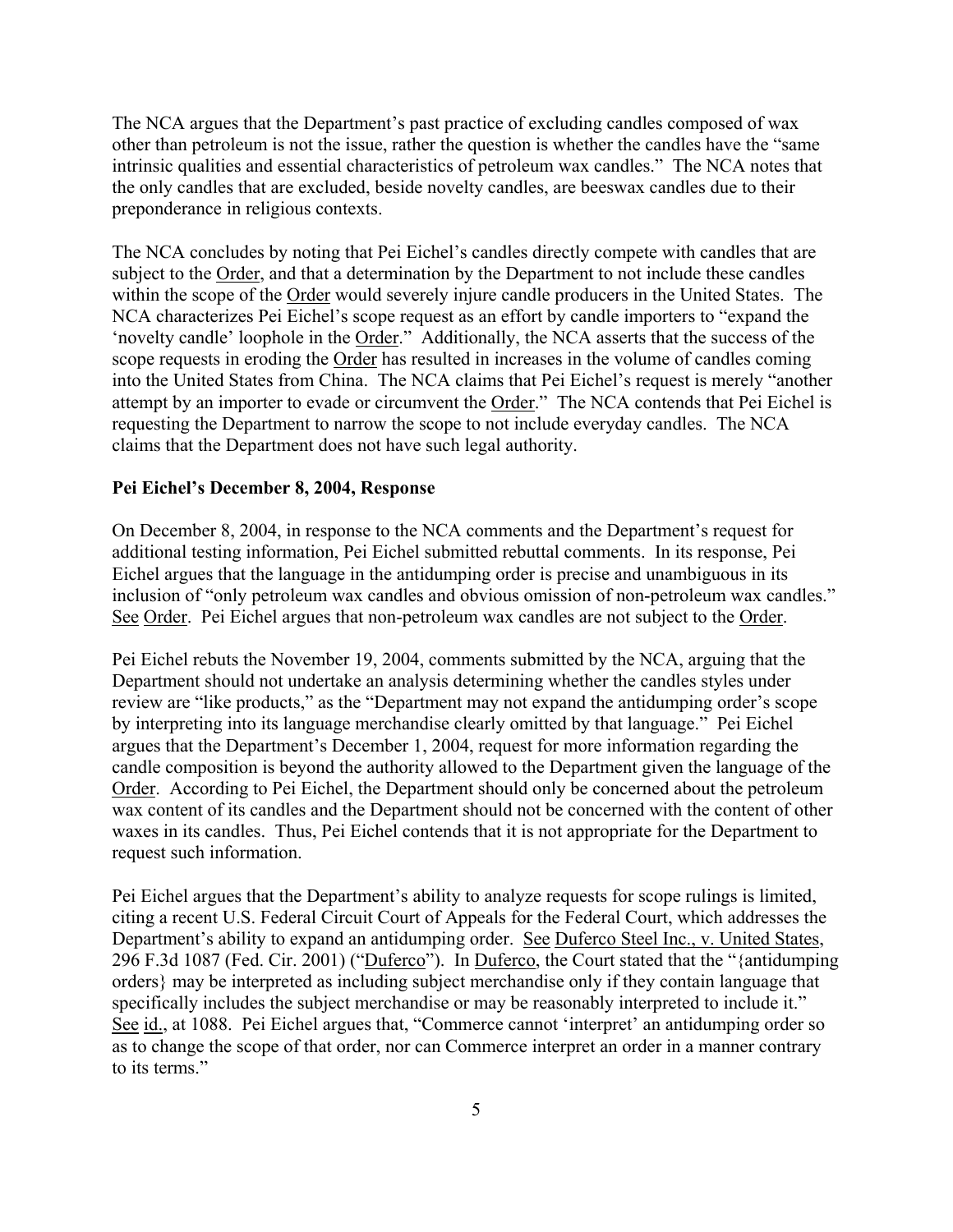Pei Eichel asserts that the Department has no legal authority to interpret the Order based on an absence of language in the antidumping order, as supported by the Court's language in Duferco Steel. See id., at 1095 *citing* Eckstrom Indus., Inc. v. United States, 254 F.3d 1068, 1072 (Fed. Cir. 2002) ("Commerce cannot find authority in an order based on the theory that the order does not deny authority"). Thus, Pei Eichel argues that the antidumping duty order should be defined by the explicit language of the Order.

Pei Eichel argues that since the explicit language of the scope of Order only on whether the candles are composed of petroleum wax, and is silent regarding the existence of non-petroleum wax, the Order does not permit the Department to inquire about the non-petroleum content of the candles. Pei Eichel argues that no reasonable interpretation of the text of the Order would require that an inquiry be made into the totality of the composition of Pei Eichel's candles.

Pei Eichel asserts that "the Department already has two reports from two independent U.S. testing facilities" and states that the Department already possesses ample "product information on the record," referring to results from SGS US Testing Company Inc. of Fairfield, New Jersey, that Pei Eichel submitted on May 28, 2004, and results from SEA Ltd. of Columbus, Ohio, that Pei Eichel submitted on May 28, 2004. Additionally, Pei Eichel refers to the additional laboratory information from SEA laboratory that it submitted on November 4, 2004, in response to the Department's deficiency questionnaire requesting additional laboratory results.

Pei Eichel argues that the NCA offers no evidence to substantiate the claim that Pei Eichel's candles have similar chemical composition to the petroleum wax candles that are included within the Order. Therefore, Pei Eichel argues that the Department should not consider the NCA's arguments regarding the chemical composition of its candles.

With its December 8, 2004, submission, Pei Eichel submitted an additional laboratory test result regarding the composition of its candles' wax. This laboratory test used the approved USCL test Method 34-08, and was conducted by Associated Analytical Laboratories, Inc. of New York, New York on October 2, 2003. According to Pei Eichel, the October 2, 2003, test results conducted on the "Archipelago Bombay Sleeve" candles failed to detect any petroleum content within the composition of the candle wax. Rather Pei Eichel states that the newly submitted laboratory analysis explicitly reports that the candles have a majority composition of paraffin wax. Thus, Pei Eichel argues that the candles under review are not made of petroleum wax and thus fall outside the scope of the Order.

#### **Legal Framework**

The regulations governing the Department's antidumping scope determinations are found at 19 CFR 351.225 (2004). On matters concerning the scope of an antidumping duty order, the Department first examines the descriptions of the merchandise contained in the petition, the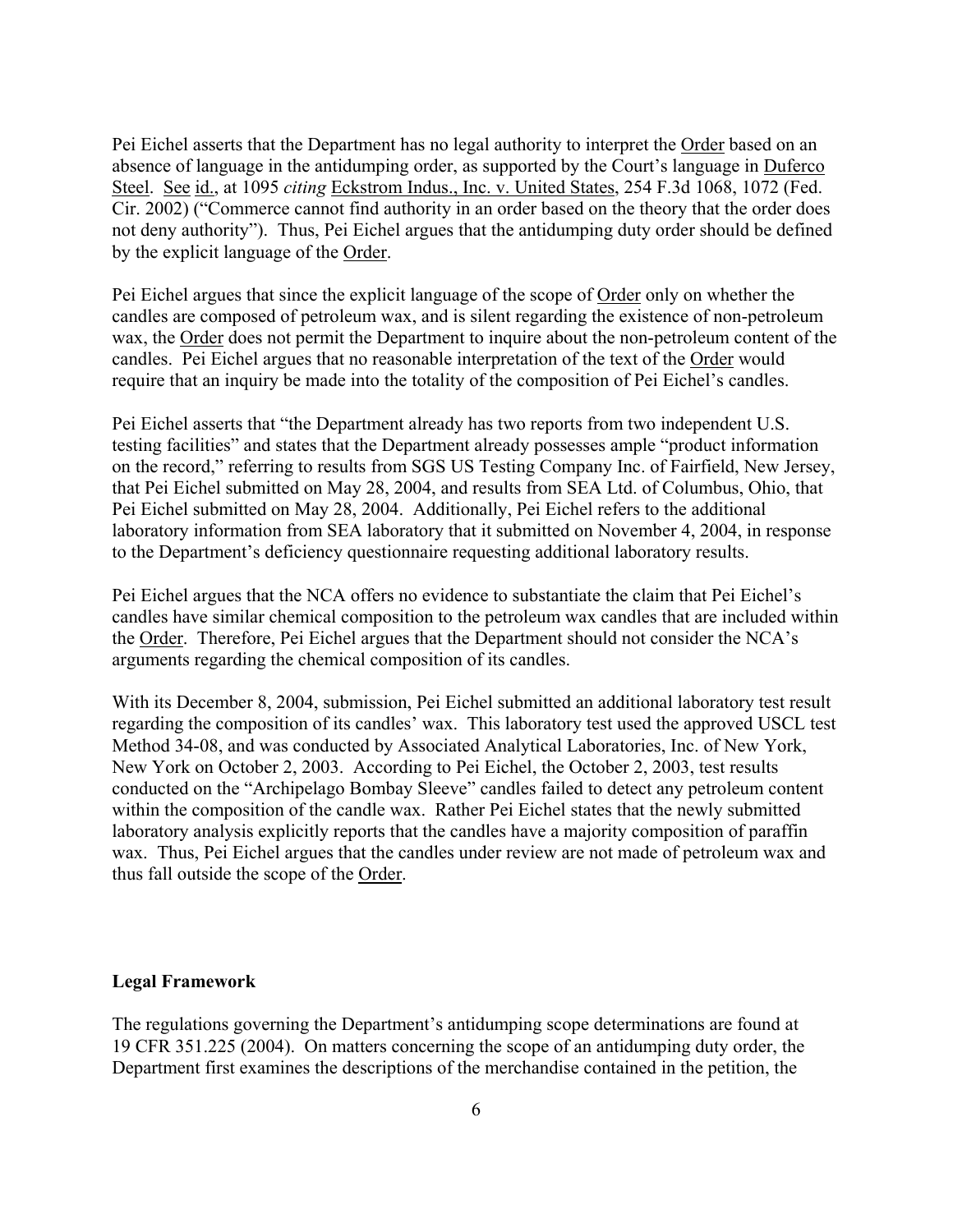initial investigation, and the determinations of the Secretary (including prior scope determinations) and the ITC. This determination may take place with or without a formal inquiry. If the Department determines that these descriptions are dispositive of the matter, the Department will issue a final scope ruling as to whether or not the subject merchandise is covered by the order. See 19 CFR  $351.225(k)(1)$ .

Conversely, where the descriptions of the merchandise are *not* dispositive, the Department will consider the five additional factors set forth at 19 CFR 351.225(k)(2). These criteria are: (i) the physical characteristics of the merchandise; (ii) the expectations of the ultimate purchasers; (iii) the ultimate use of the product; iv) the channels of trade in which the product is sold; and (v) the manner in which the product is advertised and displayed. The determination as to which analytical framework is most appropriate in any given scope inquiry is made on a case-by-case basis after consideration of all evidence before the Department.

In the instant case, the Department has evaluated Pei Eichel's request in accordance with 19 CFR  $351.225(k)(1)$  and the Department finds that the descriptions of the products contained in the petition, the initial investigation, and the determinations of the Secretary (including prior scope determinations) and the ITC are dispositive. Therefore, the Department finds it unnecessary to consider the additional factors set forth at 19 CFR 351.225(k)(2). Documents, and parts thereof, from the underlying investigation deemed relevant by the Department to this scope ruling were made part of the record of this determination and are referenced herein. Documents that were not presented to the Department, or placed by it on the record, do not constitute part of the administrative record for this scope determination.

In its petition of September 4, 1985, the NCA requested that the investigation cover:

[c]andles [which] are made from petroleum wax and contain fiber or paper-cored wicks. They are sold in the following shapes: tapers, spirals, and straight-sided dinner candles; rounds, columns, pillars; votives; and various wax-filled containers. These candles may be scented or unscented ... and are generally used by retail consumers in the home or yard for decorative or lighting purposes.

### See Antidumping Petition, September 4, 1985, at 7.

The Department defined the scope of the investigation in its notice of initiation. This scope language carried forward without change through the preliminary and final determinations of sales at less than fair value and the eventual antidumping duty order:

[c]ertain scented or unscented petroleum wax candles made from petroleum wax and having fiber or paper-cored wicks. They are sold in the following shapes: tapers, spirals, and straight-sided dinner candles; rounds, columns, pillars, votives; and various wax-filled containers.

See Petroleum Wax Candles from the People's Republic of China: Initiation of Antidumping Duty Investigation, 50 FR 39743 (September 30, 1985); Petroleum Wax Candles from the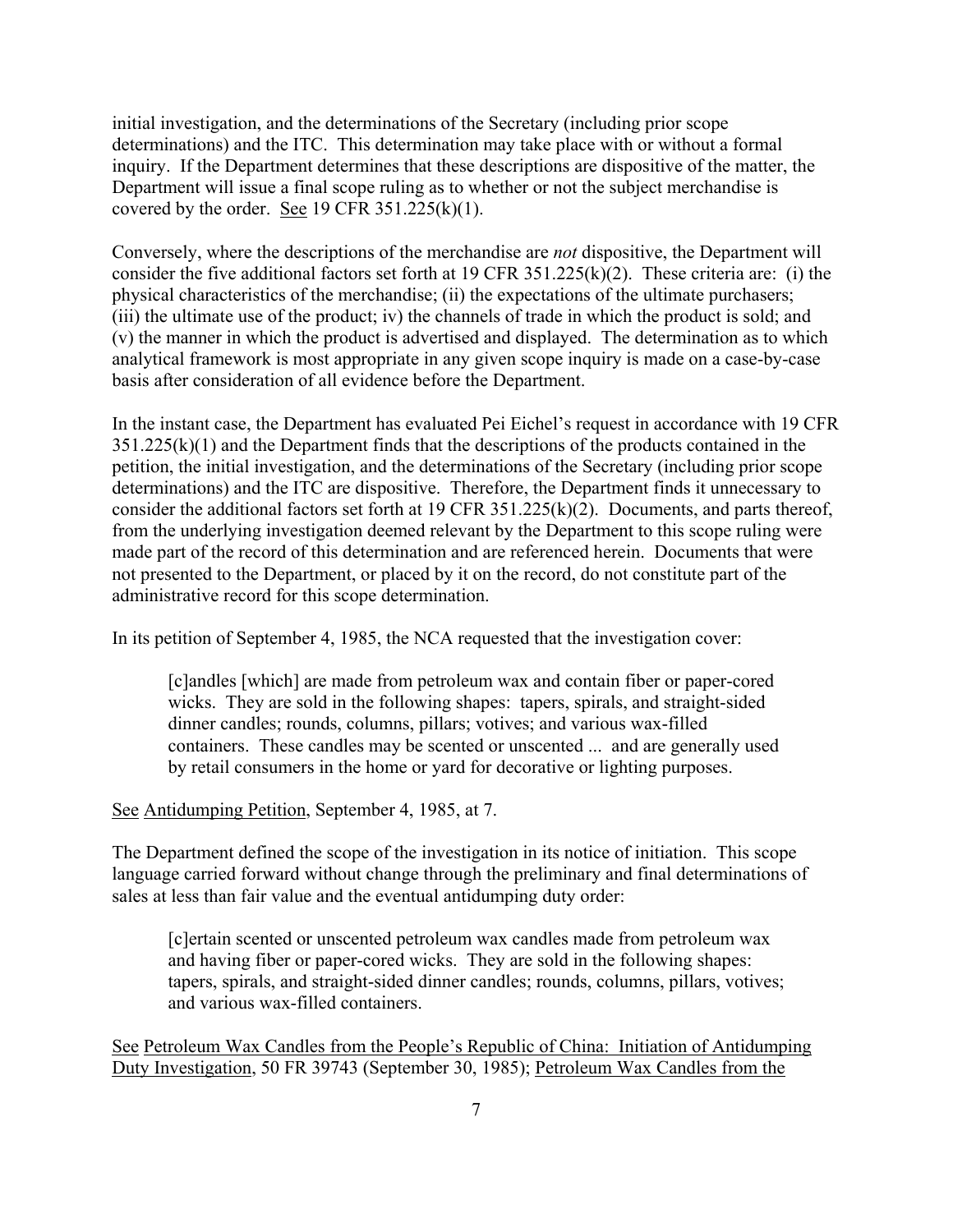<span id="page-7-0"></span>People's Republic of China: Preliminary Determination of Sales at Less Than Fair Value, 51 FR 6016 (February 19, 1986); Petroleum Wax Candles from the People's Republic of China: Final Determination of Sales at Less Than Fair Value, 51 FR 25085 (July 10, 1986) ("Final Determination"); see also Order.

The ITC adopted a similar definition of the "like product" subject to its determinations, noting that the investigation did not include "birthday, birthday numeral and figurine type candles" (see ITC Determination, at 4, note 5, and A-2). The ITC stated that "… we determine that the domestic like product shall consist only of petroleum wax candles." See id., at 9. In its discussion of like product, the ITC also stated:

Petroleum wax candles are those composed of over 50 percent petroleum wax, and may contain other waxes in varying amounts, depending on the size and shape of the candle, to enhance the melt-point, viscosity, and burning power.

See id., at 4-5.

### **Analysis**

1

With respect to Pei Eichel's request for a scope ruling on whether its three styles of "Archipelago Bombay Sleeve" candles, which Pei Eichel plans to import should be included within the Order, the Department finds that for the reasons outlined below, all three styles of Pei Eichel's candles are within the scope of the Order.

The Department has determined in prior scope rulings, where the petroleum-based wax content of a candle model is less than 50 percent, the candle is outside of the scope of the Order. See e.g., Final Scope Ruling of Antidumping Duty Order on Petroleum Wax Candles From the People's Republic of China (A-570-504); Avon Products Inc. (November 17, 2003) ("Avon Products"). This is consistent with the ITC's definition that petroleum wax candles are those composed of over 50 percent petroleum (see Petroleum Wax Candles from China, USITC Pub. No. 3226 Investigation No. 731-TA-282 (Review) (August 1999) at 4 and 5, wherein the ITC reaffirmed its long-standing definition of the domestic like product).

In the instant case, Pei Eichel submitted one set of unreliable test results and two contradictory laboratory test results regarding the petroleum wax content of its "Archipelago Bombay Sleeve" candles. The Department finds that the SEA laboratory results are unreliable, as is further discussed below. With respect to the other two laboratory test results, one set from SGS laboratory, which used USCL test method 34-07, and indicated that Pei Eichel's candles' paraffin wax content was 32.7 percent. The second, earlier, set of results from Associated Laboratories, used USCL test method  $34-08<sup>4</sup>$  $34-08<sup>4</sup>$  $34-08<sup>4</sup>$  and indicated that the paraffin wax content—a

<sup>&</sup>lt;sup>4</sup> The Department's practice is to require parties to submit test results from an independent U.S. testing facility and provide test results that provide the full composition of the candles, having previously accepted USCL test method 34-07 and 34-08. See Final Scope Ruling—Antidumping Duty Order on Petroleum Wax Candles From the People's Republic of China: Leader Light Inc. (December 12, 2002)("Leader Light"). USCL test methods 34-07 and 34-08 use Gas Chromatography, which has the ability to break down a candles component mixture and identify the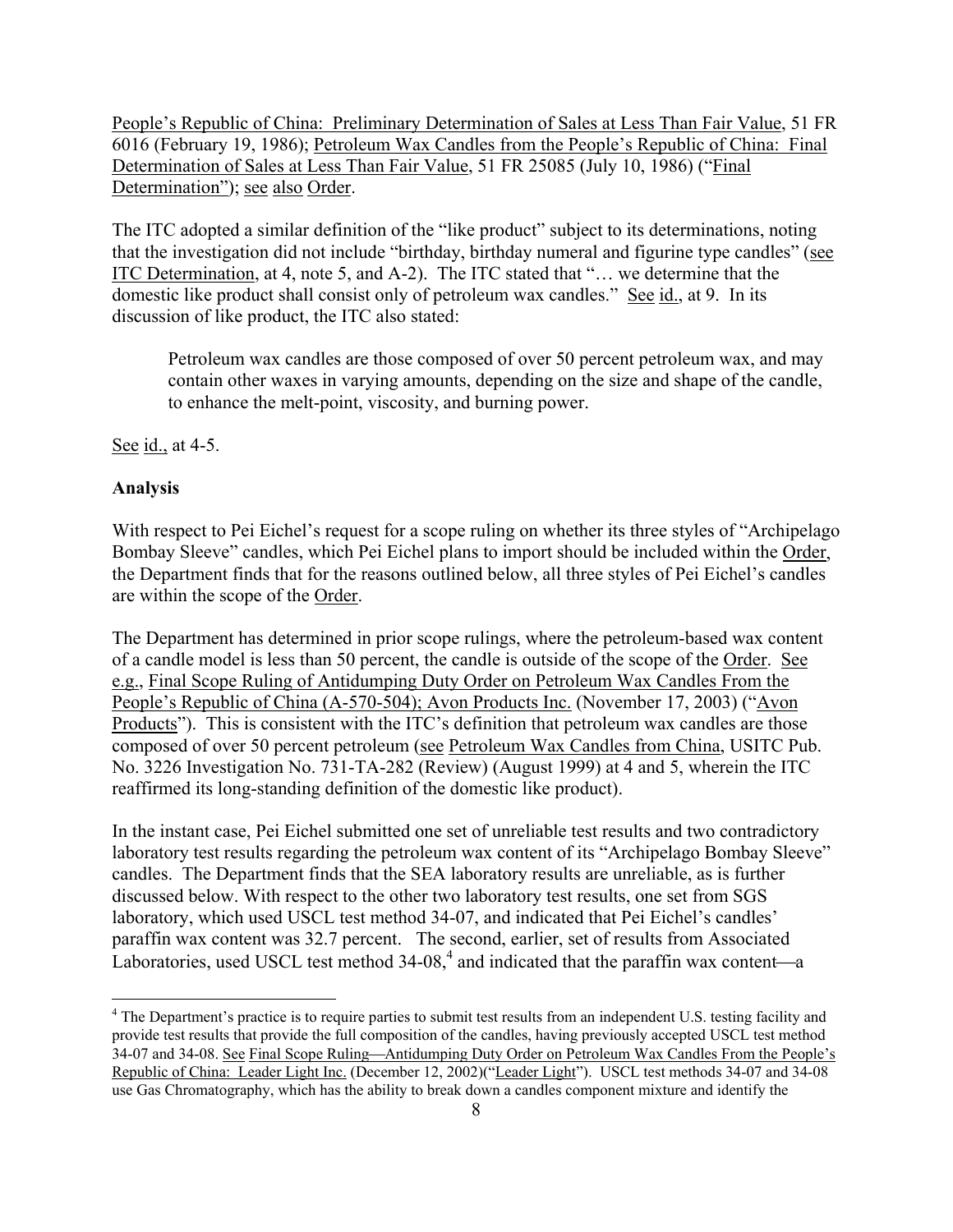petroleum derivative—was 98 percent.<sup>[5](#page-8-0)</sup> Because of the unreliability of the SEA test results and the contradictory test results from SGS and Associated Laboratories, the Department has determined that Pei Eichel's three styles of its "Archipelago Bombay Sleeve" candles are within the scope of the Order.

For this scope request, there are three sets of laboratory results submitted by Pei Eichel on the record of this proceeding purporting to show the petroleum wax content of the three candle models for which Pei Eichel has requested a scope ruling. Two test results were referenced in the original filing and the results are on the record of this proceeding (SGS and SEA) and a third (Associated Laboratories) was submitted in response to the Department's December 1, 2004, deficiency questionnaire and subsequently placed on the record. However, for the reasons discussed below, the Department finds that the test results taken as a whole are insufficient grounds to demonstrate these are not petroleum wax candles.

#### *SEA Test Results*

In its November 4, 2004, submission, Pei Eichel submitted laboratory results from SEA for two samples of its "Archipelago Bombay Sleeve" candles.<sup>[6](#page-8-1)</sup> The SEA laboratory results indicated a paraffin content of 34.8 percent in the first test sample and 32.6 percent paraffin content for the second test sample. However, Pei Eichel's laboratory results did not provide any information identifying which candle styles were tested in each of the two samples and the Department is thus unable to determine whether the tests were of the candles subject to the instant scope inquiry. Moreover, there are a number of deficiencies with respect to these SEA laboratory results. We find that the test results are unreliable because the Department cannot confirm the veracity of these laboratory results due to the lack of institutional markings (such as the company name, testing facility, or laboratory name), nor can the Department ascertain what laboratory testing method was employed. Specifically, the November 4, 2004, test results that Pei Eichel submitted to the Department did not include any of the following information: the official laboratory or institutional markings, the technician name and signature, a name or description of the tested materials, a test report number, the laboratory test dates, or the method of testing. This is information that is found on laboratory test results accepted by the Department in prior such instances. See e.g. Avon Products. Thus, without this pertinent information regarding Pei Eichel's November 4, 2004, test results, the Department finds that these test results are deficient and we find that the lack of this information renders the test results unreliable. Additionally,

specific amounts of palm-oil and other waxes, while other testing methods (including infrared spectrometry) does not. See Leader Light.

<span id="page-8-0"></span>While the test results refer to the candles as "paraffin," the Department's practice has been to treat "paraffin" and "petroleum" as synonymous. See Final Scope Ruling-Antidumping Duty Order on Petroleum Wax Candles From the People's Republic of China; Burlington Toiletries International, Ltd. (March 25, 2003) ("Burlington") at page 9 ("Both the ITC's definition of the domestic 'like product' and the scope description adopted by the Department to cover this Order use language and references to 'petroleum wax' candles which included, but are not limited to 'paraffin wax' candles").

<span id="page-8-1"></span><sup>6</sup> Although Pei Eichel claimed that its May 28, 2004, request included two U.S. laboratory test results, from SEA and SGS, these results were not included in the official filing made to the Department. The Department subsequently requested the SEA laboratory test results on October 20, 2004, and received copies of the laboratory results in Pei Eichel's November 4, 2004, submission. The Department requested the SGS laboratory results on Jan. 5, 2005, and received the laboratory results on January 7, 2005.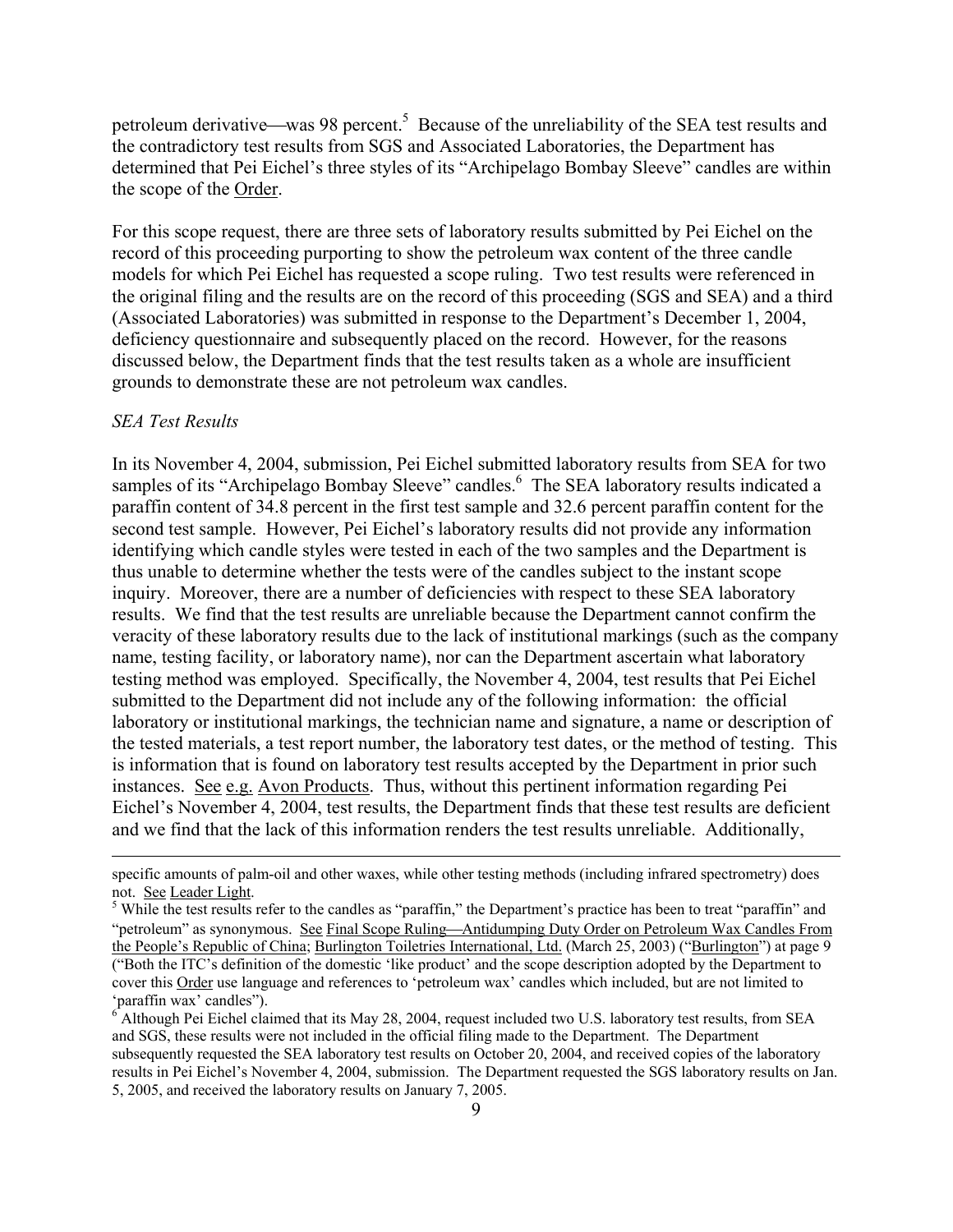consistent with our practice, the Department has required that respondents submit test results from an independent U.S. testing facility to confirm the full wax composition of the candles, usingUSCL test method 34-07 or 34-08.<sup>7</sup> However, because of the lack of identifying information on the results, we find that the SEA results do not demonstrate that these tests were conducted on Pei Eichel's candles. Without evidence linking the submitted laboratory test results directly to Pei Eichel's "Archipelago Bombay Sleeve" candles, the Department cannot rely on the results for this analysis. Thus, the Department has not relied on the SEA laboratory test results in the scope determination.

### *SGS Laboratory Test Results*

To substantiate the results of the SEA laboratory results, a second set of laboratory results was referenced by Pei Eichel in its original May 28, 2004, request, and submitted to the Department on January 5, 2005. These test results were conducted by SGS, an independent U.S. laboratory. These results were dated April 21, 2004, and were conducted using the Department's accepted USCL test method 34-07 (Quantitative Analysis of Paraffin in Beeswax and Other Waxes by High-Temperature Capillary Gas Chromatography). The SGS results report that Pei Eichel's "Archipelago Bombay Sleeve" candles contain 32.7 percent paraffin wax. The Department notes that despite Pei Eichel's claim in its November 4, 2004, supplemental submission that its "Archipelago Bombay Sleeve" candles were beeswax candles, the SGS test results report no mention of the proportion of beeswax.<sup>[8](#page-9-1)</sup>

## *Request for Additional Testing*

On December 4, 2004, because of the conflicting statements made by Pei Eichel regarding the beeswax/palm oil wax composition of its candles, the Department requested additional laboratory testing from Pei Eichel to clarify the composition of its "Archipelago Bombay Sleeve" candles. However, Pei Eichel declined to submit new test results confirming the proportionate amount of petroleum and non-petroleum wax in its "Archipelago Bombay Sleeve" candles. Instead, in its December 8, 2004, submission, Pei Eichel submitted previously conducted test results for its "Archipelago Bombay Sleeve" candles, performed on October 2, 2003; these results were performed by Associated Laboratories. The results of this laboratory test, which used USCL test method 34-08 (Quantitative Analysis of Paraffin in Beeswax by Column Chromatography), reported the presence of paraffin wax—a petroleum derivative—with only a minority amount of palm oil. These results directly conflict with Pei Eichel's original assertion that its "Archipelago Bombay Sleeve" candles were primarily composed of palm oil wax and thus should not be included within the scope of the Order because these candles were non-petroleum wax candle. See Pei Eichel May 28, 2004, submission.

 $\overline{a}$ 

<span id="page-9-0"></span><sup>&</sup>lt;sup>7</sup> USCL test method 34-07 and 34-08 are the testing methods accepted by the Department. <u>See Final Scope Ruling</u> – Antidumping Duty Order on Petroleum Wax Candles From the People's Republic of China; Garden Ridge (April 22, 2003) ("Garden Ridge"), "In past rulings, test results determined to be acceptable by the Department were pursuant to certain USCL test methods (specifically methods 34-07 and 34-08)."

<span id="page-9-1"></span> $8 \text{ See}$  November 4, 2004, Pei Eichel submission at 3.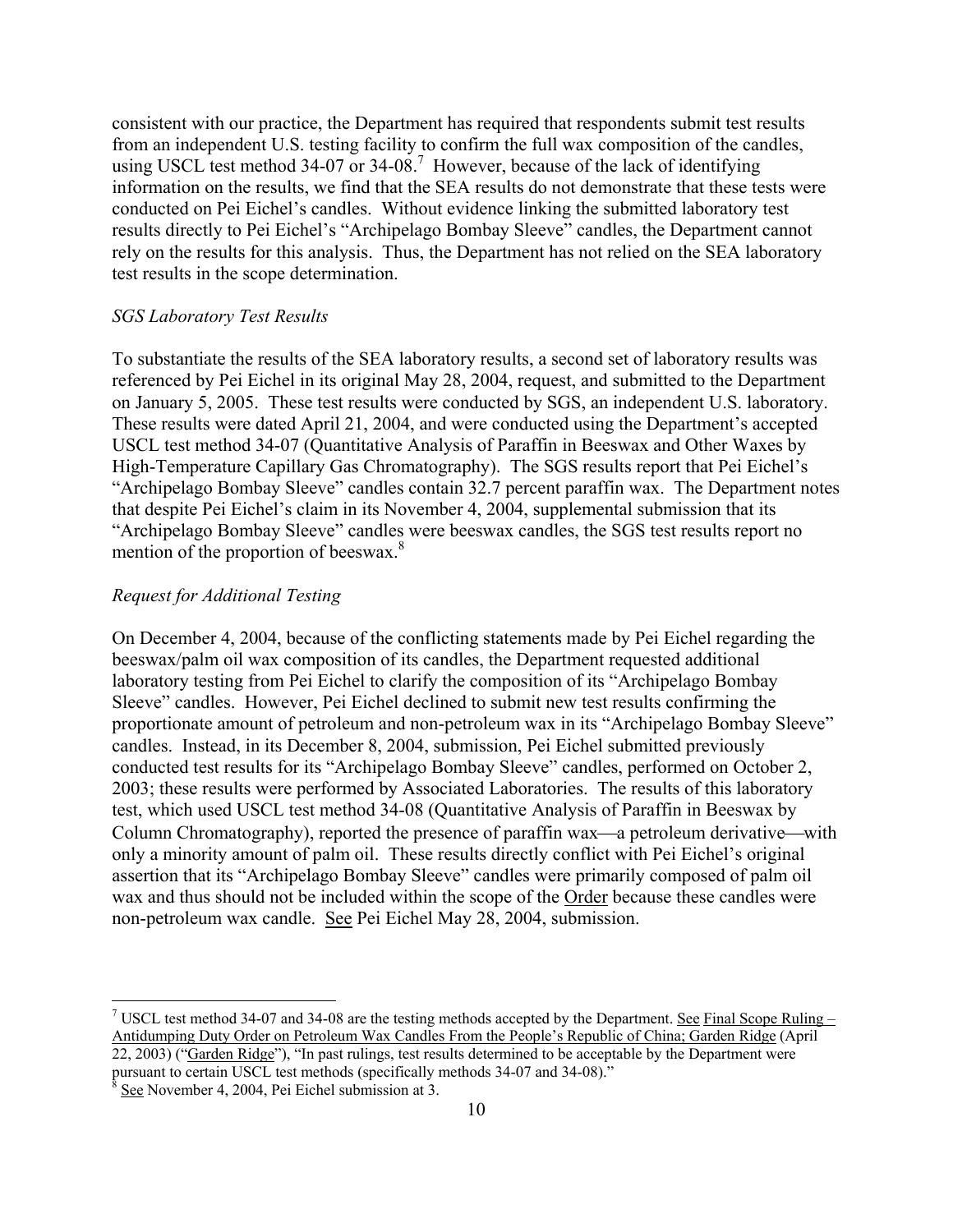The Associated Laboratories test results on candle models [9](#page-10-0)904235 and 9904236 $^9$  show a majority of paraffin wax. The following are results from the laboratory test results dated October 2, 2003, and submitted to the Department by Pei Eichel on December 8, 2004:

# Associated Analytical Laboratories, Inc. Test Results-October 2, 2003 **USCL Test Method 34-08**

| Compounds Found           | Amount Found, wt % |
|---------------------------|--------------------|
| Paraffin Wax, C18 to C43  | 98.20              |
| Petroleum Content         | None Detected      |
| Diethyl Phthalate         | 143                |
| Palm Oil                  | 0.12               |
| Miscellaneous (Fragrance) | 0.25               |

The Associated Laboratories results indicate that the paraffin wax content of Pei Eichel's "Archipelago Bombay Sleeve" candles is over 98 percent and that no petroleum content was detected. However, these results are somewhat misleading given that paraffin is a type of petroleum derivative. See Department's January 10, 2005, memo to the file "Shell Wax Terms," which defines various types of petroleum waxes. As discussed above, the Department's practice has been to treat "paraffin," a derivative of petroleum, and "petroleum" as synonymous.<sup>10</sup> In recent petroleum content scope rulings, laboratory test results that used USCL test method 34-07 or 34-08 to identify the wax composition indicated only the paraffin content of candles, and not the petroleum content because "petroleum" is merely the classification of various hydrocarbons, of which paraffin is a member. See e.g., Final Scope Determination-Petroleum Wax Candles From the People's Republic of China: Kathryn Beich (January 19, 2005); Avon Products; and Leader Light. Therefore, for these reasons we find that these laboratory results establish that the petroleum content of the "Archipelago Bombay Sleeve" candles is 98.2 percent. Although it is unclear what petroleum compound Associated Laboratories was testing for when its results revealed "None Detected," we do not find that this apparent anomaly renders these test results unreliable, as Associated is an independent U.S. laboratory that used USCL test method 34-08, and has identified the specific wax composition of the candle; therefore, the test results appear to be reliable. $11$ 

 $\overline{a}$ 

<span id="page-10-0"></span><sup>&</sup>lt;sup>9</sup> On June 3, 2004, Pei Eichel included a third style of candle in its scope request, model number 9904234, which was not included in the Associated test results; however, the Department notes that according to Pei Eichel's original filing, all three styles of candle contain the same type of wax.

<span id="page-10-1"></span><sup>&</sup>lt;sup>10</sup> See footnote 4, *supra*; "Petroleum" is a classification of chains of hydrocarbon molecules—structures composed of carbon and hydrogen atoms, which also include straight chain hydrocarbons like propane, methane, and butane, and isomers like paraffin. Generally—depending on temperature and atmospheric pressure—with a carbon string of (up to) four carbon atoms, the petroleum material is gaseous; with a carbon string between four and twenty atoms, the petroleum material is liquid; with a carbon string greater than twenty, the petroleum material is solid (paraffin wax is  $C_nH_{2n+2}$  from  $n_{17}$  to  $n_{50}$ ). See Department memo to file entitled "Wax Chemistry," dated January 27, 2005.

<span id="page-10-2"></span><sup>&</sup>lt;sup>11</sup> On January 28, 2005, the Department contacted Associated Laboratories to clarify the laboratory's distinction between petroleum and paraffin wax; however, Associated refused to answer the Department's questions. See January 31, 2005 Memo to the File.